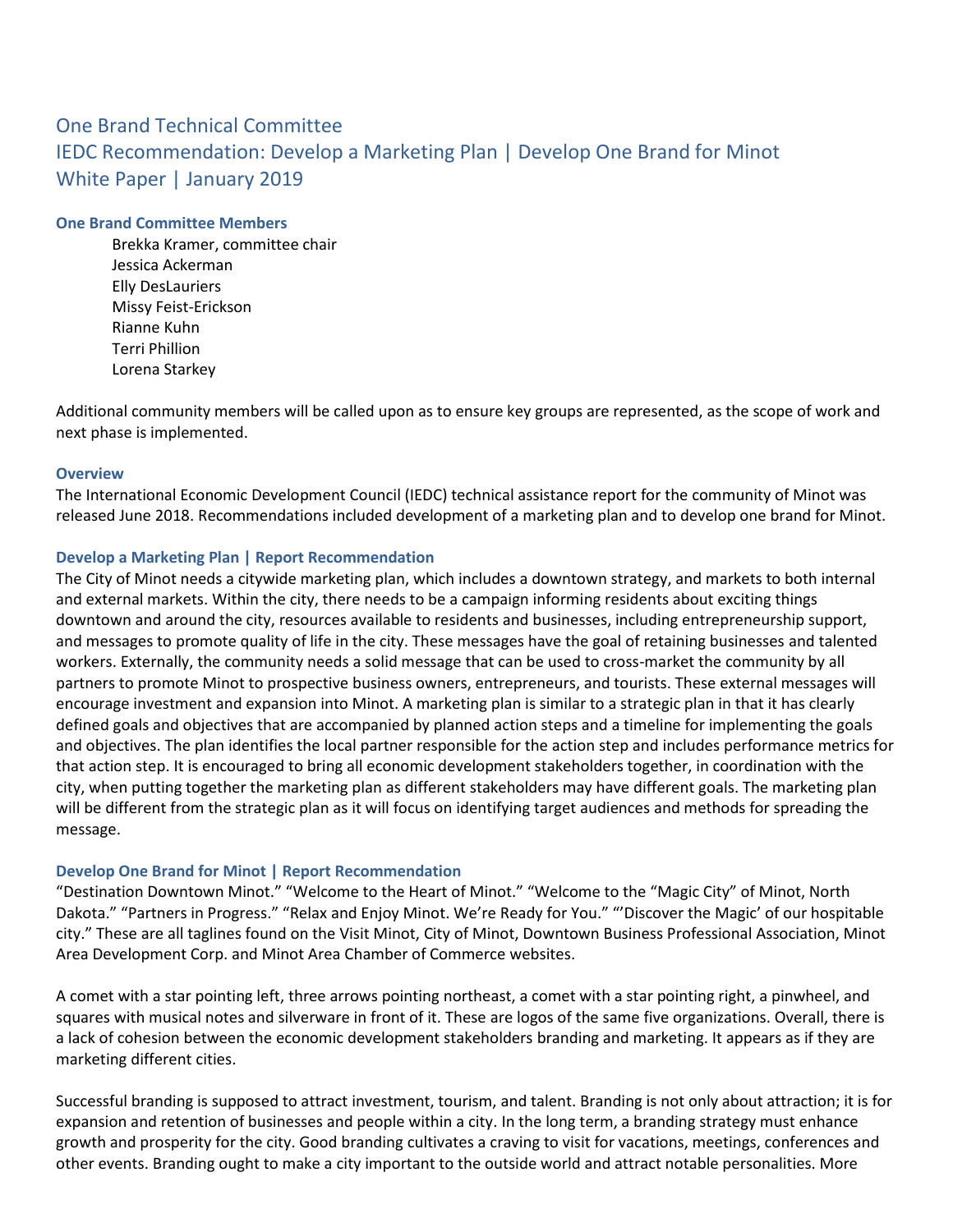importantly, it creates a desire to visit the city, not only for the people present, but future generations. Having a unified branding strategy across all of Minot's economic development stakeholders reinforces a connection with multiple markets.

The citywide branding strategy is not a stand-alone initiative but one that aligns with its strategic and marketing plans. In creating the citywide brand, the stakeholders should:

- Establish a working group to lead the citywide branding activities
- Define a brand objective
- Undertake an analysis of currently used brands
- Engage all partners in the community
- Define an overall brand message
- Define target groups and messages for each core group
- Explore messaging through wayfinding signage
- Generate marketing resource, promotional materials, and communication mediums
- Educate residents to be able to answer questions about the city or direct to appropriate department
- Launch and implement brand strategy

# **Community Organizations**

With any marketing and branding effort it is important to know what existing organizations are doing. The Minot Area Development Corporation, Minot Park District, Minot Area Chamber of Commerce and Visit Minot have been identified as City of Minot and Downtown Minot partners.

# **Minot Area Development Corporation (MADC)**

Mission: To facilitate business attraction, expansion, retention, and advocacy to strengthen and diversify the Minot area.

Targeted industries as identified in the 2016 strategic plan include: value-added agriculture, energy, distribution and unmanned aerial systems (UAS). MADC's target audience includes site selectors; executives, families, and businesses in our targeted industries; and community stakeholders as well as community members in the Minot area.

MADC focuses on economic development specific to the primary sector in targeted industries. MADC's goal is to demonstrate the Minot area has a skilled, available workforce; available land for development, commercial properties for occupancy, a business-friendly environment with incentive programs in place; and a family friendly community with opportunities available for trailing spouses and children.

Channels of communication include social media, website, trade shows, community outreach and presentations, news stories and media releases, e-newsletters, and word-of-mouth.

# **Minot Park District**

Mission: The mission of the Minot Park District is to provide a broad-based opportunity for the citizens of Minot and its visitors to enhance their quality of life through its parks and recreational facilities. To increase public awareness of the benefits available from the Minot Park District, and to promote professionalism in the delivery of these services. To increase the understanding of the contribution made by parks to the economy and the economic development of the region.

This vision of the Minot Park District is to look to the future and plan well. We will invest tax dollars wisely through prioritized action and strategic investment. We will use technology, measurement and communication to get results.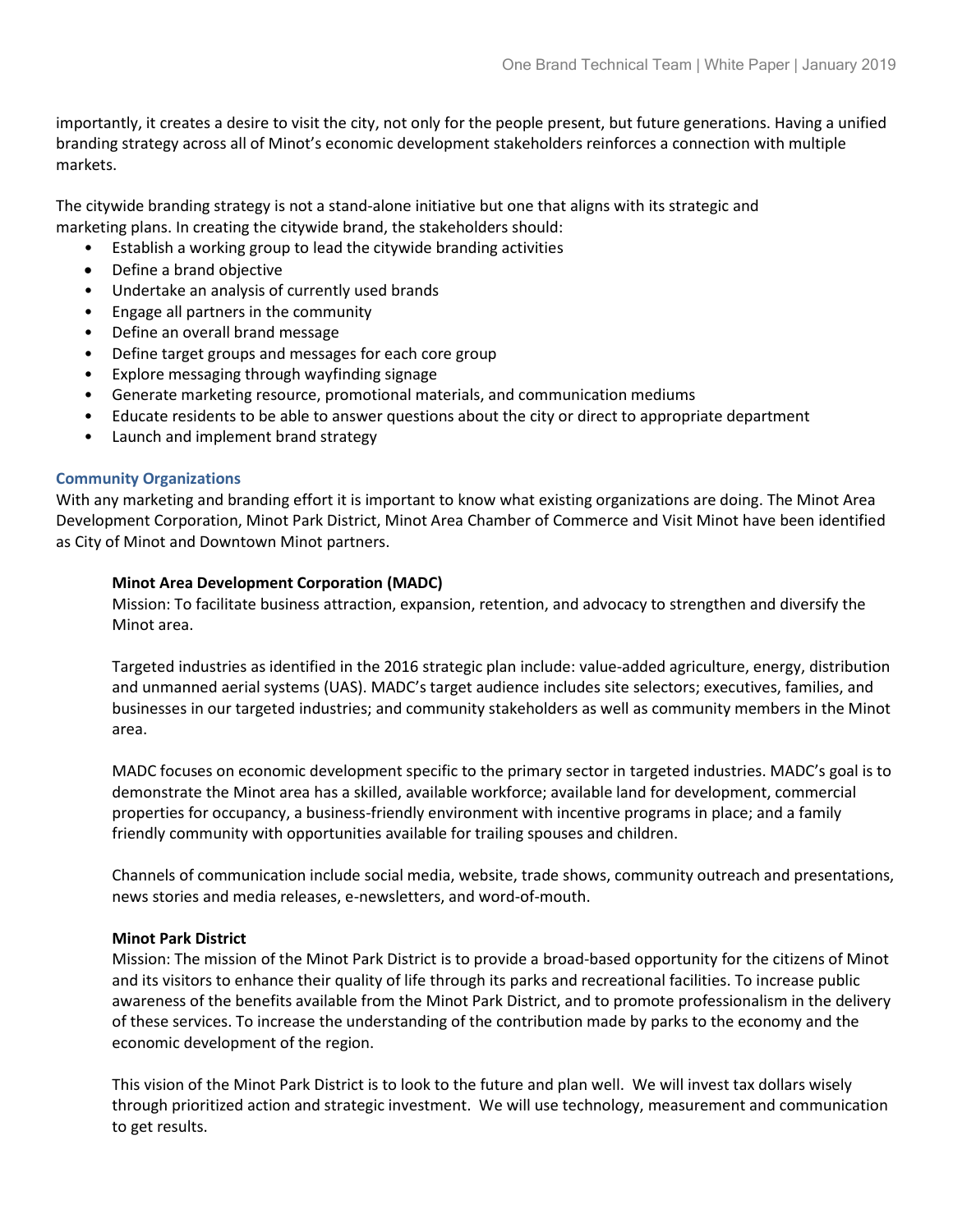The Minot Park District currently maintains 23 parks with amenities, trail systems, and sports complexes (including a baseball complex, soccer complex, ice arena, zoo, outdoor pool, splash park, and dog park). Parks maintain over 800 acres of public property with buildings and facilities, and we strive to keep everything well maintained.

The Minot Park District marketing channels include digital media throughout the Magic City and surrounding area. They also have a strong social media presence with over 8,000 followers on Facebooks, over 1,000 followers on Instagram and 500 followers on Twitter. The Minot Park District continues to use traditional print media including local newspapers, statewide publications as well as targeted audiences in the Canadian market. The Minot Park District also runs strong media campaigns on local news stations for special events.

Minot Parks is currently working on a revamp of their website. The goal of the new site to make it easier for citizens and visitors to the Magic City to find information on the Minot Park District. A one stop for Minot residents and visitors. For example, a visitor to the new site will be able to reserve shelter, find a local teams baseball schedule, see how the new exhibits are coming along at the Roosevelt Park Zoo or register a child for an art class. The goal is to have the website ready to launce in the spring of 2019.

In 2019 Minot Parks embarked on a five-year planning process. This process includes Minot Park District staff, the Minot Park Board, and the citizens of Minot. The goal of this strategic planning process is to compile a list of the communities needs and wants. Then prioritize the list over a five-year period and possibly beyond.

Experiences are at the core of what parks and recreation provide to a community. The Minot Park District is in the business of making memories and providing experiences from their first home run on Corbett Field, to your daughter's first concert at the Oak Park Amphitheater, or the feeding a real live giraffe at the Roosevelt Park Zoo. It is the job of the Minot Park District to provide the best possible customer experience you can each and every day. The Minot Park District does not take this opportunity for granted.

# **Minot Area Chamber of Commerce**

Mission: To promote business, leadership and growth with emphasis on population, quality of life, education, entrepreneurship within the greater Minot area; to Unify the community on leadership and economic issues and to be inclusive of the greater Minot area and region.

Vision statement:

Increase membership & membership value Promote economic growth in ag, energy, education, medical, and military sectors Enhance regional communication and coordination Lead coordination of community organizations and projects Ensure a sound and effective infrastructure for the City of Minot

Target audiences for the chamber are new & existing business members of the community, with a total membership of 705. Channels of communications include: The Chamber Communicator (electronic newsletter), website, social media, Business After Hours, Coffee with the President, committee meetings (Agribusiness, Ambassadors, Community Leadership Institute, Energy, Governmental Affairs, Infrastructure, Military Affairs, Right Start, Task Force 21, and Young Professional), and the annual membership directory. The Chamber is the voice of the business community in local, county and state issues, representing the business community in problem solving, promoting economic development, regional tourism, and more.

# **Visit Minot**

Mission: The mission of the Minot Convention & Visitors Bureau is to promote, develop, and attract visitors to the City of Minot, resulting in positive experiences, increased room revenue and improved economic impact for